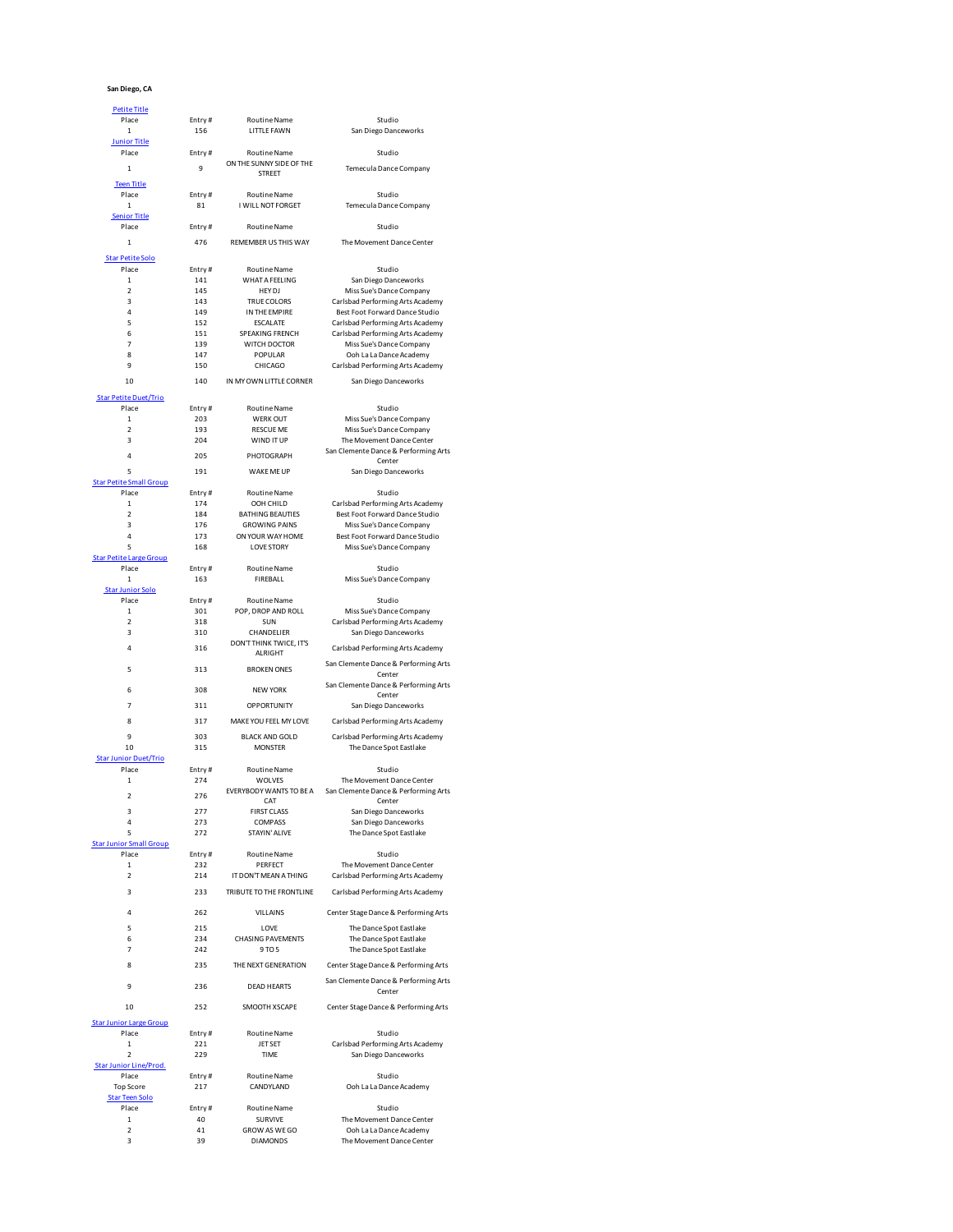| 4                                      | 45         | RULE THE WORLD                     | San Diego Danceworks                   |
|----------------------------------------|------------|------------------------------------|----------------------------------------|
| 5                                      | 38         | IT'S ABOUT THAT WALK               | Ooh La La Dance Academy                |
| 6                                      | 32         | SINGLE LADIES                      | Carlsbad Performing Arts Acade         |
| 7                                      | 46         | PARIS IS BURNING                   | San Diego Danceworks                   |
| 8                                      | 33         | AINT NO OTHER MAN                  | Ooh La La Dance Academy                |
|                                        |            |                                    |                                        |
| 9                                      | 44         | SEE ME NOW                         | Center Stage Dance & Performing        |
| 10                                     | 43         | DESPERADO                          | Carlsbad Performing Arts Acade         |
| <b>Star Teen Duet/Trio</b>             |            |                                    |                                        |
| Place                                  | Entry#     | <b>Routine Name</b>                | Studio                                 |
| $\mathbf 1$                            | 116        | ANGEL BY THE WINGS                 | Center Stage Dance & Performing        |
|                                        |            |                                    |                                        |
| $\overline{2}$                         | 115        | <b>NO ROOTS</b>                    | San Diego Danceworks                   |
| 3                                      | 114        | I WON'T                            | The Movement Dance Center              |
| <b>Star Teen Small Group</b>           |            |                                    |                                        |
| Place<br>1                             | Entry#     | Routine Name<br><b>LADY POWERS</b> | Studio                                 |
| $\overline{2}$                         | 341<br>248 | WE GOIN' LOONEY                    | Ooh La La Dance Academy                |
| 3                                      | 342        |                                    | Miss Sue's Dance Company               |
| 4                                      |            | ROCK THIS TOWN<br><b>BROKEN</b>    | San Diego Danceworks                   |
|                                        | 350        |                                    | Ooh La La Dance Academy                |
| 5                                      | 356        | DEEPER THOUGHTS                    | Center Stage Dance & Performing        |
| <b>Star Senior Solo</b>                |            |                                    |                                        |
| Place                                  | Entry#     | <b>Routine Name</b>                | Studio                                 |
| $\mathbf 1$                            | 433        | <b>TEARS OF GOLD</b>               | San Diego Danceworks                   |
| $\mathfrak{p}$                         | 432        | COME DOWN TO ME                    | Miss Sue's Dance Company               |
| 3                                      | 434        | LITTLE RUNAWAY                     | San Diego Danceworks                   |
| 4                                      |            |                                    |                                        |
|                                        | 429        | GISELLE                            | Center Stage Dance & Performing        |
| 5                                      | 435        | GONE                               | Carlsbad Performing Arts Acade         |
| <b>Star Senior Duet/Trio</b>           |            |                                    |                                        |
| Place                                  | Entry#     | <b>Routine Name</b>                | Studio                                 |
| 1                                      | 414        | HOLLA AT THE DJ                    | Center Stage Dance & Performing        |
|                                        |            |                                    |                                        |
| <b>Power Petite Solo</b>               |            |                                    |                                        |
| Place                                  | Entry#     | Routine Name                       | Studio                                 |
| <b>Top Score</b>                       | 153        | <b>GET BACK UP AGAIN</b>           | Best Foot Forward Dance Stud           |
| <b>Power Petite Small Group</b>        |            |                                    |                                        |
| Place                                  | Entry#     | <b>Routine Name</b>                | Studio<br>Temecula Dance Company       |
| 1                                      | 189        | THE FEELS                          |                                        |
| <b>Power Petite Duet/Trio</b><br>Place | Entry#     | <b>Routine Name</b>                | Studio                                 |
| $\mathbf{1}$                           | 210        | STEPSISTERS LAMENT                 | Best Foot Forward Dance Stud           |
| <b>Power Petite Large Group</b>        |            |                                    |                                        |
| Place                                  | Entry#     | <b>Routine Name</b>                | Studio                                 |
| $\mathbf 1$                            | 209        | <b>BOYS WITH AZ</b>                | Temecula Dance Company                 |
| $\mathfrak{p}$                         | 198        | <b>DID I MENTION</b>               | Temecula Dance Company                 |
| 3                                      | 199        | <b>LADIES CHOICE</b>               | Temecula Dance Company                 |
| 4                                      | 172        | WHEN I GROW UP                     | San Diego Danceworks                   |
| 5                                      | 180        | <b>BRAVE</b>                       | San Diego Danceworks                   |
|                                        |            |                                    |                                        |
| Power Petite Line/Production           |            |                                    |                                        |
|                                        |            |                                    |                                        |
| Place                                  | Entry#     | Routine Name                       | Studio                                 |
| <b>Top Score</b>                       | 170        | ZOMBIES VS CHEERLEADERS            | Temecula Dance Company                 |
|                                        |            |                                    |                                        |
| <b>Power Junior Small Group</b>        |            |                                    |                                        |
| Place<br>1                             | Entry#     | Routine Name                       | Studio<br>Best Foot Forward Dance Stud |
| $\mathfrak{p}$                         | 267<br>261 | THE KITE<br>LET ME GET IN MY MODE  | <b>Stav Dance Center</b>               |
| 3                                      | 265        | <b>SHAKE THAT</b>                  | Temecula Dance Company                 |
| 4                                      | 266        | <b>LADIES FIRST</b>                | San Diego Danceworks                   |
| 5                                      | 211.1      | CRUELLA                            | West Coast Dance Complex               |
| <b>Power Junior Solo</b>               |            |                                    |                                        |
| Place                                  | Entry#     | <b>Routine Name</b>                | Studio                                 |
| 1                                      | 338        | SPEECHLESS                         | The Movement Dance Center              |
| $\overline{\mathbf{2}}$                | 307        | LET'S WORK                         | San Diego Danceworks                   |
| 3                                      | 329        | COLD HEARTED SNAKE                 | The Dance Spot Eastlake                |
| 4                                      | 334        | <b>MY PARTY DRESS</b>              | Best Foot Forward Dance Stud           |
| 5                                      | 330        | <b>GLAMOROUS</b>                   | Best Foot Forward Dance Stud           |
| Power Junior Duet/Trio                 |            |                                    |                                        |
| Place                                  | Entry#     | <b>Routine Name</b>                | Studio                                 |
| $\mathbf 1$                            | 280        | ON MY TEAM                         | Best Foot Forward Dance Stud           |
| $\overline{2}$                         | 282        | PARTNER IN CRIME                   | Best Foot Forward Dance Stud           |
| <b>Power Junior Large Group</b>        |            |                                    |                                        |
| Place                                  | Entry#     | Routine Name                       | Studio                                 |
| 1                                      | 228        | <b>ICONOLOGY</b>                   | Temecula Dance Company                 |
| $\overline{\mathbf{2}}$                | 254        | <b>GAME OVER</b>                   | Temecula Dance Company                 |
| 3                                      | 246        | EASE ON DOWN                       | Temecula Dance Company                 |
| 4                                      | 239        | <b>TIGHTROPE</b>                   | Temecula Dance Company                 |
| 5                                      | 238        | MOMMA'S PLACE                      | Temecula Dance Company                 |
| <b>Power Junior Line/Production</b>    |            |                                    |                                        |
| Place                                  | Entry#     | <b>Routine Name</b>                | Studio                                 |
| $\mathbf 1$                            | 241        | <b>LOST IT TO TRYING</b>           | San Diego Danceworks                   |
| <b>Power Teen Solo</b>                 |            |                                    |                                        |
| Place                                  | Entry#     | Routine Name                       | Studio                                 |
| $\mathbf 1$                            | 47         | TRIGGER                            | Carlsbad Performing Arts Acade         |
| $\overline{\mathbf{2}}$                | 53         | <b>NEW LIGHT</b>                   | San Diego Danceworks                   |
| 3                                      | 56         | UNIMAGINABLE                       | Carlsbad Performing Arts Acade         |
| 4                                      | 48         | <b>MANEATER</b>                    | The Dance Spot Eastlake                |

ver Teen Duet/Trio

## 5 <sup>Carlsbad Performing Arts Academy</sup><br>NG San Diego Danceworks MG San Diego Danceworks<br>19 19 - MAN Ooh La La Dance Academ Ooh La La Dance Academy Center Stage Dance & Performing Arts Carlsbad Performing Arts Academy INGS Center Stage Dance & Performing Arts San Diego Danceworks The Movement Dance Center 1 341 LADY POWERS Ooh La La Dance Academy VEY Miss Sue's Dance Company **3** 342 San Diego Danceworks Ooh La La Dance Academy HTS Center Stage Dance & Performing Arts 1 533 San Diego Danceworks 2 12 Miss Sue's Dance Company<br>2 San Diego Danceworks san Diego Danceworks Center Stage Dance & Performing Arts Carlsbad Performing Arts Academy DJ Center Stage Dance & Performing Arts AIN Best Foot Forward Dance Studio Temecula Dance Company 1 2110 Best Foot Forward Dance Studio <sub>2</sub> 2001<br>Temecula Dance Company 1<br>2 198 Temecula Dance Company 3 199 LADIES CHOICE Temecula Dance Company San Diego Danceworks San Diego Danceworks EADERS Temecula Dance Company Eest Foot Forward Dance Studio<br>MODE Stay Dance Center **Stay Dance Center Temecula Dance Company** The Movement Dance Center 2 San Diego Danceworks<br>2 307 The Dance Spot Eastlake VAKE The Dance Spot Eastlake<br>SS Best Foot Forward Dance Stu Best Foot Forward Dance Studio Best Foot Forward Dance Studio e<br>1 280 Best Foot Forward Dance Studio<br>1 280 Best Foot Forward Dance Studio Best Foot Forward Dance Studio Temecula Dance Company 2 254 Temecula Dance Company<br>2 254 Temecula Dance Company Temecula Dance Company Temecula Dance Company CE Temecula Dance Company NG San Diego Danceworks 1 47 TRIGGER Carlsbad Performing Arts Academy

2 53 NEW LIGHT San Diego Danceworks Carlsbad Performing Arts Academy 4 48 MANEATER The Dance Spot Eastlake<br>5 5 5 1 JENNY OF OLDSTONE Carlsbad Performing Arts Acad<br>6 6 1 BORN YESTERDAY The Dance Spot Eastlake ENNY OF OLDSTONE Carlsbad Performing Arts Academy<br>52 Fine Dance Spot Eastlake 59 BORN YESTERDAY The Dance Spot Eastlake<br>50 DIANA Carlsbad Performing Arts Acad The Carlsbad Performing Arts Academy<br>
7 50 DIANA Carlsbad Performing Arts Academy<br>
8 54 HEAL Carlsbad Performing Arts Academy<br>
9 60 NEVER TEAR US APART The Dance Spot Eastlake 8 54 HEAL Carlsbad Performing Arts Academy<br>9 60 NEVER TEAR US APART The Dance Spot Eastlake

10 49.1 STRAIGHT UP Expressions Dance & Movement Center

1 1 DANCE AND THE DATE OF DATA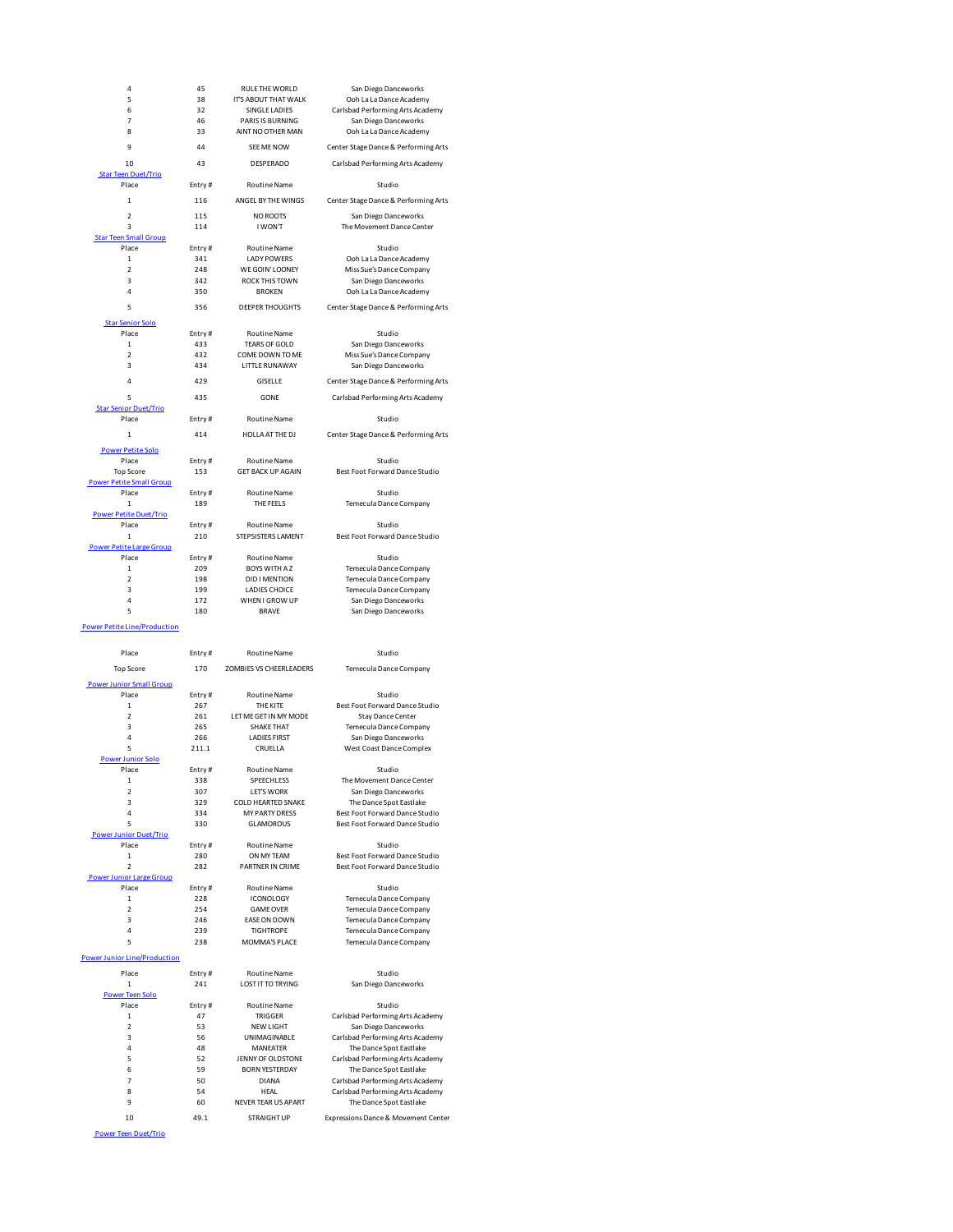| Place                                  | Entry#        | <b>Routine Name</b>                             | Studio                                                          |
|----------------------------------------|---------------|-------------------------------------------------|-----------------------------------------------------------------|
| 1                                      | 119           | <b>MY SAME</b>                                  | San Diego Danceworks                                            |
| $\overline{\mathbf{c}}$                | 123           | LET ME THINK ABOUT IT                           | The Dance Spot Eastlake<br>San Clemente Dance & Performing Arts |
| 3                                      | 125           | ALWAYS BE                                       | Center                                                          |
| 4                                      | 127           | <b>TEAM</b>                                     | San Diego Danceworks                                            |
| 5                                      | 126           | AIN'T MY FAULT                                  | Carlsbad Performing Arts Academy                                |
| <b>Power Teen Small Group</b>          |               |                                                 |                                                                 |
| Place                                  | Entry#        | <b>Routine Name</b>                             | Studio                                                          |
| $\mathbf{1}$                           | 371           | BALL IF I WANT TO                               | <b>Stay Dance Center</b>                                        |
| $\mathfrak{p}$<br>3                    | 353<br>372    | <b>FOR BLUE SKIES</b>                           | Carlsbad Performing Arts Academy                                |
| 4                                      | 370           | <b>NEW ATTITUDE</b><br><b>FALLING INTO LOVE</b> | The Dance Spot Eastlake<br>Carlsbad Performing Arts Academy     |
| 5                                      | 352           | SUNNY                                           | The Dance Spot Eastlake                                         |
| <b>Power Teen Large Group</b>          |               |                                                 |                                                                 |
| Place                                  | Entry#        | <b>Routine Name</b>                             | Studio                                                          |
| $\mathbf 1$                            | 360           | WHAT WE CARRY                                   | Carlsbad Performing Arts Academy                                |
| $\overline{2}$                         | 366           | KNOCK ON WOOD                                   | The Dance Spot Eastlake                                         |
| 3                                      | 359           | <b>JEALOUSY</b>                                 | San Diego Danceworks                                            |
| 4                                      | 364           | <b>GOLD WATCH</b>                               | Temecula Dance Company                                          |
| 5                                      | 374           | <b>EMERALD CITY</b>                             | San Diego Danceworks                                            |
| <b>Power Teen Line/Production</b>      |               |                                                 |                                                                 |
| Place                                  | Entry#        | <b>Routine Name</b>                             | Studio                                                          |
| 1                                      | 358           | ATM                                             | Temecula Dance Company                                          |
| <b>Power Senior Solo</b>               |               |                                                 |                                                                 |
| Place                                  | Entry#        | <b>Routine Name</b>                             | Studio                                                          |
| $\mathbf 1$                            | 447           | <b>MOLECULES</b>                                | San Diego Danceworks                                            |
| $\mathfrak{p}$                         | 451           | CRINGE                                          | San Clemente Dance & Performing Arts                            |
| 3                                      | 443           | ALWAYS REMEMBER                                 | Center<br>San Diego Danceworks                                  |
| 4                                      | 453           | MAYBE, WE'LL SEE                                | Carlsbad Performing Arts Academy                                |
| 5                                      | 446           | RISE                                            | San Diego Danceworks                                            |
|                                        |               |                                                 |                                                                 |
| 6                                      | 450           | LONELY                                          | Center Stage Dance & Performing Arts                            |
| $\overline{7}$                         | 431           | <b>RAIN GIRL</b>                                | Carlsbad Performing Arts Academy                                |
| 8                                      | 449           | <b>DISUELTA</b>                                 | San Diego Danceworks                                            |
| 9                                      | 444           | <b>MY TEARS</b>                                 | West Coast Dance Complex                                        |
| 10                                     | 454           | A HEART STORY                                   | San Diego Danceworks                                            |
| <b>Power Senior Duet/Trio</b><br>Place | Entry#        | <b>Routine Name</b>                             | Studio                                                          |
| $\mathbf 1$                            | 417           | <b>ESOTRO</b>                                   | San Diego Danceworks                                            |
| <b>Power Senior Small Group</b>        |               |                                                 |                                                                 |
| Place                                  | Entry#        | <b>Routine Name</b>                             | Studio                                                          |
| $\mathbf 1$                            | 389           | <b>STRUCK</b>                                   | San Diego Danceworks                                            |
| $\mathfrak{p}$                         | 404           | INFLUENCER                                      | Temecula Dance Company                                          |
| <b>Power Senior Large Group</b>        |               |                                                 |                                                                 |
| Place                                  | Entry#        | <b>Routine Name</b>                             | Studio                                                          |
| $\mathbf 1$<br>$\overline{2}$          | 391<br>385    | <b>K BYE FOR NOW</b><br>TURN BACK THE CLOCKS    | Temecula Dance Company<br>Temecula Dance Company                |
|                                        |               |                                                 |                                                                 |
| <b>Power Senior Line/Production</b>    |               |                                                 |                                                                 |
| Place                                  | Entry#        | <b>Routine Name</b>                             | Studio                                                          |
| 1                                      | 367           | MAD WORLD                                       | Temecula Dance Company                                          |
| <b>Energy Petite Solo</b>              |               |                                                 |                                                                 |
| Place                                  | Entry#        | <b>Routine Name</b>                             | Studio                                                          |
| $\mathbf{1}$<br>$\overline{2}$         | 154           | LITTLE ME                                       | Temecula Dance Company                                          |
| 3                                      | 156<br>157    | LITTLE FAWN<br>GROWN                            | San Diego Danceworks<br>Temecula Dance Company                  |
| 4                                      | 155           | <b>ROCKIN' ROBIN</b>                            | <b>Temecula Dance Company</b>                                   |
| 5                                      | 161           | <b>DRAGON</b>                                   | San Diego Danceworks                                            |
| <b>Energy Petite Duet/Trio</b>         |               |                                                 |                                                                 |
| Place                                  | Entry#        | <b>Routine Name</b>                             | Studio                                                          |
| $\mathbf 1$                            | 195           | <b>CANNED HEAT</b>                              | Temecula Dance Company                                          |
| $\overline{2}$                         | 197           | COOTIES                                         | Temecula Dance Company                                          |
| an c                                   |               |                                                 |                                                                 |
| Place<br>$\mathbf 1$                   | Entry#<br>171 | Routine Name<br>WHAT'S MY NAME                  | Studio                                                          |
| $\overline{\mathbf{2}}$                | 187           | <b>TRICKY</b>                                   | Temecula Dance Company<br>Temecula Dance Company                |
| 3                                      | 148           | <b>GHOSTBUSTERS</b>                             | Temecula Dance Company                                          |
| 4                                      | 185           | ABC                                             | <b>Temecula Dance Company</b>                                   |
| 5                                      | 165           | IT'S ALL COMING BACK TO ME                      | Temecula Dance Company                                          |
|                                        |               |                                                 |                                                                 |
| <b>Energy Petite Large Group</b>       |               |                                                 |                                                                 |
| Place                                  | Entry#        | <b>Routine Name</b>                             | Studio                                                          |
| 1                                      | 142           | DANCE WITH ME                                   | Temecula Dance Company                                          |
| <b>Energy Petite Line/Production</b>   |               |                                                 |                                                                 |
|                                        |               |                                                 |                                                                 |
| Place                                  | Entry#        | Routine Name                                    | Studio                                                          |

| <b>Top Score</b>               | 179    | SATURDAY NIGHT FEVER                      | Temecula Dance Company  |
|--------------------------------|--------|-------------------------------------------|-------------------------|
| <b>Energy Junior Solo</b>      |        |                                           |                         |
| Place                          | Entry# | <b>Routine Name</b>                       | Studio                  |
| 1                              | 9      | ON THE SUNNY SIDE OF THE<br><b>STREET</b> | Temecula Dance Company  |
| $\overline{2}$                 | 23     | THE THRONE                                | Temecula Dance Company  |
| 3                              | 25     | <b>IF MY FRIENDS</b>                      | Temecula Dance Company  |
| $\overline{4}$                 | 28     | MANOLO                                    | Temecula Dance Company  |
| 5                              | 30     | MONEY IN THE GRAVE                        | Temecula Dance Company  |
| 6                              | 24     | <b>BLACK WAVE</b>                         | The Dance Spot Eastlake |
| 7                              | 4      | PUTTIN' ON THE RITZ                       | Temecula Dance Company  |
| 8                              | 7      | I'VE GOT RHYTHM                           | Temecula Dance Company  |
| 9                              | 6      | <b>KANSAS CITY</b>                        | Temecula Dance Company  |
| 10                             | 14     | <b>RIGHT NOW</b>                          | Temecula Dance Company  |
| <b>Energy Junior Duet/Trio</b> |        |                                           |                         |
| Place                          | Entry# | <b>Routine Name</b>                       | Studio                  |
| $\mathbf{1}$                   | 293    | THE WILDERNESS MUST BE<br><b>EXPLORED</b> | Temecula Dance Company  |
| 2                              | 294    | FRIDAY                                    | Temecula Dance Company  |

| HINK ABOUT IT          | The Dance Spot Eastlake             |
|------------------------|-------------------------------------|
| <b>NAYS BE</b>         | San Clemente Dance & Performing Art |
|                        | Center                              |
| TEAM                   | San Diego Danceworks                |
| MY FAULT               | Carlsbad Performing Arts Academy    |
|                        |                                     |
| ine Name               | Studio                              |
| I WANT TO              | Stay Dance Center                   |
| <b>ILUE SKIES</b>      | Carlsbad Performing Arts Academy    |
| <b>ATTITUDE</b>        | The Dance Spot Eastlake             |
| <b>GINTO LOVE</b>      | Carlsbad Performing Arts Academy    |
| UNNY                   | The Dance Spot Eastlake             |
|                        |                                     |
| ine Name               | Studio                              |
| WE CARRY               | Carlsbad Performing Arts Academy    |
| ON WOOD                | The Dance Spot Eastlake             |
| ALOUSY                 | San Diego Danceworks                |
| D WATCH                | Temecula Dance Company              |
| RALD CITY              | San Diego Danceworks                |
|                        |                                     |
| ine Name               | Studio                              |
| ATM                    | Temecula Dance Company              |
|                        |                                     |
| ine Name               | Studio                              |
| LECULES                | San Diego Danceworks                |
|                        |                                     |
| RINGE                  | San Clemente Dance & Performing Art |
| S REMEMBER             | Center<br>San Diego Danceworks      |
|                        |                                     |
| , WE'LL SEE            | Carlsbad Performing Arts Academy    |
| <b>RISE</b>            | San Diego Danceworks                |
| ONELY                  | Center Stage Dance & Performing Art |
| IN GIRL                | Carlsbad Performing Arts Academy    |
| SUELTA                 | San Diego Danceworks                |
| Y TEARS                | West Coast Dance Complex            |
| <b>ART STORY</b>       |                                     |
|                        | San Diego Danceworks                |
| ine Name               | Studio                              |
| SOTRO                  | San Diego Danceworks                |
|                        |                                     |
| ine Name               | Studio                              |
| <b>TRUCK</b>           | San Diego Danceworks                |
| LUENCER                | Temecula Dance Company              |
|                        |                                     |
| ine Name               | Studio                              |
| FOR NOW                | Temecula Dance Company              |
| <b>K THE CLOCKS</b>    | Temecula Dance Company              |
|                        |                                     |
|                        |                                     |
| ine Name               | Studio                              |
| WORLD                  | Temecula Dance Company              |
|                        |                                     |
| ine Name:              | Studio                              |
| <b>TTLE ME</b>         | Temecula Dance Company              |
| LE FAWN                | San Diego Danceworks                |
| ROWN                   | Temecula Dance Company              |
| (IN'ROBIN              | Temecula Dance Company              |
| RAGON                  | San Diego Danceworks                |
|                        |                                     |
| ine Name               | Studio                              |
| NED HEAT               | Temecula Dance Company              |
| <b>DOTIES</b>          | Temecula Dance Company              |
|                        |                                     |
| ine Name               | Studio                              |
| 'S MY NAME             | Temecula Dance Company              |
| RICKY                  | Temecula Dance Company              |
| <b>STBUSTERS</b>       | Temecula Dance Company              |
| ABC                    | Temecula Dance Company              |
| <b>IING BACK TO ME</b> |                                     |
|                        | Temecula Dance Company              |
|                        |                                     |
| ine Name:              | Studio                              |
| E WITH ME              | Temecula Dance Company              |
|                        |                                     |
|                        |                                     |
|                        |                                     |
| ine Name               | Studio                              |
| Y NIGHT FEVER          | <b>Temecula Dance Company</b>       |
|                        | Carl at the                         |

## IDE OF THE Temecula Dance Company<br>T<br>ONE Temecula Dance Company

Temecula Dance Company Temecula Dance Company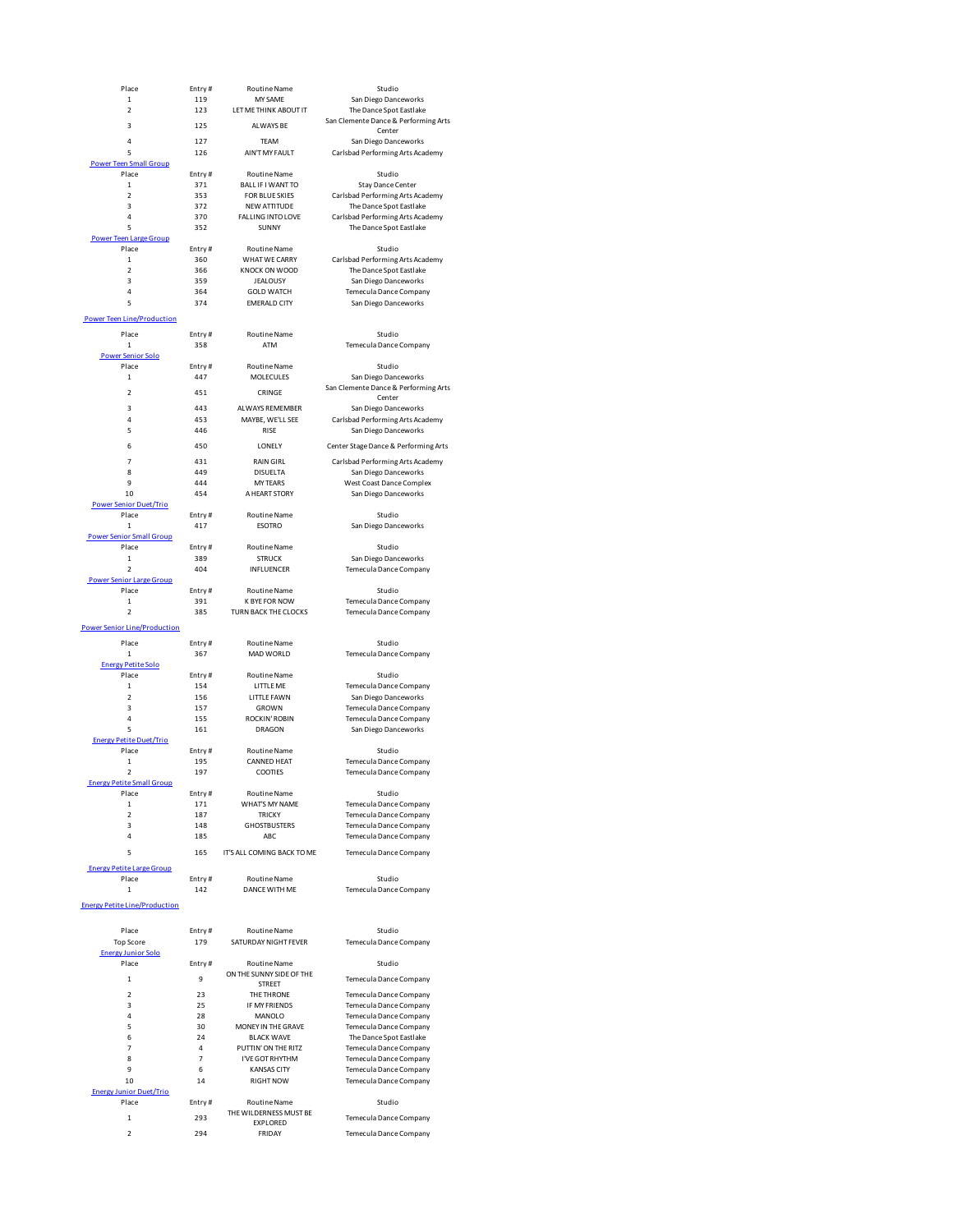| 3                                       | 289           | <b>BRIDGE OVER TROUBLED</b><br><b>WATFRS</b>      | Temecula Dance Company                                               |
|-----------------------------------------|---------------|---------------------------------------------------|----------------------------------------------------------------------|
| 4                                       | 283           | ROLLIN'                                           | Temecula Dance Company                                               |
| 5                                       | 287           | VOGUE                                             | Temecula Dance Company                                               |
| 6<br>$\overline{7}$                     | 291<br>284    | HUSH YA MOUTH<br>SAY A LITTLE PRAYER              | <b>Temecula Dance Company</b><br>Temecula Dance Company              |
| 8                                       | 288           | <b>STRUNG</b>                                     | San Diego Danceworks                                                 |
| 9                                       | 292           | THINK THEY LIKE ME                                | Temecula Dance Company                                               |
| 10                                      | 286           | HOT HONEY RAG                                     | <b>Temecula Dance Company</b>                                        |
| <b>Energy Junior Small Group</b>        |               |                                                   |                                                                      |
| Place<br>1                              | Entry#<br>269 | <b>Routine Name</b><br><b>HOT NOTE</b>            | Studio<br>Temecula Dance Company                                     |
| $\overline{\mathbf{2}}$                 | 211           | JUST MY \$IZE                                     | Temecula Dance Company                                               |
| 3                                       | 224           | <b>BECAUSE I AM FEMALE</b>                        | Temecula Dance Company                                               |
| 4<br>5                                  | 243<br>231    | <b>WEATHER GIRLS</b><br><b>TOUCH THE SKY</b>      | Temecula Dance Company<br>Temecula Dance Company                     |
| <b>Energy Junior Large Group</b>        |               |                                                   |                                                                      |
| Place                                   | Entry#        | <b>Routine Name</b>                               | Studio                                                               |
| $\mathbf{1}$<br>$\overline{2}$          | 258<br>264    | <b>FABULOUS FEET</b><br><b>TUNE SQUAD</b>         | Temecula Dance Company<br>Temecula Dance Company                     |
| 3                                       | 230           | OVERWHELMED                                       | Temecula Dance Company                                               |
| <b>Energy Junior Line/Production</b>    |               |                                                   |                                                                      |
| Place                                   | Entry#        | <b>Routine Name</b>                               | Studio                                                               |
| $\mathbf 1$                             | 218           | <b>SHIPOOPI</b>                                   | Temecula Dance Company                                               |
| <b>Energy Teen Solo</b>                 |               |                                                   |                                                                      |
| Place<br>$\mathbf 1$                    | Entry#<br>78  | <b>Routine Name</b><br><b>OVER THE RAINBOW</b>    | Studio<br>The Movement Dance Center                                  |
| $\overline{2}$                          | 81            | I WILL NOT FORGET                                 | Temecula Dance Company                                               |
| 3<br>4                                  | 102<br>70     | <b>LAST BLUES SONG</b><br><b>BLACK &amp; GOLD</b> | Temecula Dance Company                                               |
| 5                                       | 111           | DOWN WITH LOVE                                    | Carlsbad Performing Arts Academy<br>Temecula Dance Company           |
| 6                                       | 113           | SPEAK                                             | Temecula Dance Company                                               |
| $\overline{7}$<br>8                     | 112<br>101    | <b>STILL SANE</b><br>PAYROLL                      | San Diego Danceworks<br>Temecula Dance Company                       |
| 9                                       | 109           | MY PHILOSOPHY                                     | <b>Temecula Dance Company</b>                                        |
| 10                                      | 90            | LITTLE BIRD                                       | Temecula Dance Company                                               |
| <b>Energy Teen Duet/Trio</b><br>Place   | Entry#        | <b>Routine Name</b>                               | Studio                                                               |
| 1                                       | 134           | DREAM                                             | The Movement Dance Center                                            |
| $\overline{2}$                          | 133           | 7A77                                              | Temecula Dance Company                                               |
| 3<br>4                                  | 136<br>132    | COHESION<br><b>BIG FINISH</b>                     | San Diego Danceworks<br>Temecula Dance Company                       |
| 5                                       | 130           | DANGER                                            | San Diego Danceworks                                                 |
| <b>Energy Teen Small Group</b><br>Place | Entry#        | <b>Routine Name</b>                               | Studio                                                               |
| $\mathbf{1}$                            | 402           | IF YOU LOVE SOMEBODY TELL                         | San Diego Danceworks                                                 |
|                                         |               | THEM                                              |                                                                      |
| $\overline{a}$<br>3                     | 343<br>388    | <b>BLUE SKIES</b><br>CAN'T GET ENOUGH             | Temecula Dance Company<br>Temecula Dance Company                     |
| 4                                       | 348           | NO CHILD LEFT BEHIND                              | Temecula Dance Company                                               |
| 5<br><b>Energy Teen Large Group</b>     | 384           | THE DANCE                                         | Temecula Dance Company                                               |
| Place                                   | Entry#        | <b>Routine Name</b>                               | Studio                                                               |
| $\mathbf{1}$                            | 394           | <b>COP CHASE</b>                                  | Temecula Dance Company                                               |
| $\overline{2}$<br>3                     | 376<br>390    | <b>EARTH SONG</b><br><b>DISTORTION</b>            | Temecula Dance Company<br>Temecula Dance Company                     |
| <b>Energy Teen Line/Production</b>      |               |                                                   |                                                                      |
| Place                                   | Entry#        | <b>Routine Name</b>                               | Studio                                                               |
| 1                                       | 368           | @ THE PLAYGROUND                                  | Temecula Dance Company                                               |
| <b>Energy Senior Solo</b>               |               |                                                   |                                                                      |
| Place<br>$\mathbf{1}$                   | Entry#<br>515 | <b>Routine Name</b><br>LET EM KNOW                | Studio<br>Temecula Dance Company                                     |
| $\overline{\mathbf{2}}$                 | 476           | REMEMBER US THIS WAY                              | The Movement Dance Center                                            |
|                                         |               |                                                   |                                                                      |
| 3                                       | 513           | WHAT'S GONNA HAPPEN                               | Best Foot Forward Dance Studio                                       |
| 4<br>5                                  | 480           | <b>I SURRENDER</b>                                | The Movement Dance Center                                            |
|                                         | 493           | AT LAST                                           | Best Foot Forward Dance Studio<br>San Clemente Dance & Performing Ar |
| 6                                       | 497           | <b>IRON</b>                                       | Center                                                               |
| 7<br>8                                  | 521<br>514    | <b>BIG WHITE ROOM</b><br>8                        | Temecula Dance Company<br><b>Temecula Dance Company</b>              |
| 9                                       | 494           | CLOSURE                                           | Temecula Dance Company                                               |
| 10                                      | 520           | JE TE LAISSERAI DES MOTS                          | Temecula Dance Company                                               |
| 11                                      | 489           | <b>BITTER FARTH</b>                               | Temecula Dance Company                                               |
| 12                                      | 485           | I'D RATHER GO BLIND                               | Best Foot Forward Dance Studio                                       |
| 13<br>14                                | 504<br>498    | <b>OOO KILL EM</b><br>IS YOU IS                   | Temecula Dance Company<br>Temecula Dance Company                     |
| 15                                      | 475           | AN EVENING I WILL NOT                             | Best Foot Forward Dance Studio                                       |
|                                         |               | FORGET                                            |                                                                      |
| <b>Energy Senior Duet/Trio</b><br>Place | Entry#        | Routine Name                                      | Studio                                                               |
| 1                                       | 422           | KEN ET BARBIE EN FRANCE                           | Temecula Dance Company                                               |
| $\mathfrak{p}$                          | 423           | ON THE VERGE                                      | Best Foot Forward Dance Studio                                       |
| 3                                       | 424           | I CAN'T DO IT ALONE                               | Temecula Dance Company                                               |
| 4                                       | 420           | ICEBREAKER                                        | The Movement Dance Center                                            |
| 5                                       | 419           | TRUTH DEFILED                                     | Best Foot Forward Dance Studio                                       |
| <b>Energy Senior Small Group</b>        |               |                                                   |                                                                      |
| Place                                   | Entry#        | Routine Name                                      | Studio                                                               |
| $\mathbf 1$<br>$\overline{\mathbf{c}}$  | 405<br>351    | INFINITE<br>MOONDANCE                             | The Movement Dance Center<br>Temecula Dance Company                  |
| 3                                       | 410           | NEXT BOYFRIEND                                    | Temecula Dance Company                                               |
| Δ                                       | 346           | WITH OR WITHOUT YOU                               | Temecula Dance Company                                               |
|                                         |               |                                                   |                                                                      |

| <b>VER TROUBLED</b>              | Temecula Dance Company                                  |
|----------------------------------|---------------------------------------------------------|
| VATERS                           |                                                         |
| OLLIN'<br>/OGUE                  | <b>Temecula Dance Company</b><br>Temecula Dance Company |
| YA MOUTH                         | Temecula Dance Company                                  |
| <b>TTLE PRAYER</b>               | Temecula Dance Company                                  |
| TRUNG                            | San Diego Danceworks                                    |
| THEY LIKE ME                     | Temecula Dance Company                                  |
| <b>IONEY RAG</b>                 | <b>Temecula Dance Company</b>                           |
|                                  |                                                         |
| tine Name                        | Studio                                                  |
| <b>DT NOTE</b><br>T MY \$IZE     | Temecula Dance Company<br>Temecula Dance Company        |
| I AM FEMALE                      | Temecula Dance Company                                  |
| THER GIRLS                       | Temecula Dance Company                                  |
| <b>H THE SKY</b>                 | Temecula Dance Company                                  |
| tine Name                        | Studio                                                  |
| <b>LOUS FEET</b>                 | Temecula Dance Company                                  |
| <b>IE SQUAD</b>                  | Temecula Dance Company                                  |
| WHELMED                          | Temecula Dance Company                                  |
| tine Name                        | Studio                                                  |
| <b>IIPOOPI</b>                   | Temecula Dance Company                                  |
|                                  |                                                         |
| tine Name<br><b>HE RAINBOW</b>   | Studio<br>The Movement Dance Center                     |
| NOT FORGET                       | Temecula Dance Company                                  |
| LUES SONG                        | Temecula Dance Company                                  |
| K & GOLD                         | Carlsbad Performing Arts Academy                        |
| <b>WITH LOVE</b>                 | <b>Temecula Dance Company</b>                           |
| SPEAK                            | Temecula Dance Company                                  |
| LL SANE                          | San Diego Danceworks                                    |
| AYROLL                           | Temecula Dance Company                                  |
| HILOSOPHY                        | Temecula Dance Company                                  |
| TLE BIRD                         | Temecula Dance Company                                  |
| tine Name                        | Studio                                                  |
| REAM                             | The Movement Dance Center                               |
| ZAZZ                             | <b>Temecula Dance Company</b>                           |
| <b>HESION</b><br><b>G FINISH</b> | San Diego Danceworks                                    |
| ANGER                            | Temecula Dance Company<br>San Diego Danceworks          |
|                                  |                                                         |
| tine Name<br>SOMEBODY TELL       | Studio                                                  |
| THEM                             | San Diego Danceworks                                    |
| <b>JE SKIES</b>                  | Temecula Dance Company                                  |
| <b>GET ENOUGH</b>                | Temecula Dance Company                                  |
| LEFT BEHIND                      | Temecula Dance Company                                  |
| E DANCE                          | Temecula Dance Company                                  |
| tine Name                        | Studio                                                  |
| P CHASE                          | Temecula Dance Company                                  |
| TH SONG                          | Temecula Dance Company                                  |
| <b>TORTION</b>                   | Temecula Dance Company                                  |
|                                  |                                                         |
| tine Name<br>LAYGROUND           | Studio<br>Temecula Dance Company                        |
|                                  |                                                         |
| tine Name<br><b>IM KNOW</b>      | Studio<br>Temecula Dance Company                        |
| <b>R US THIS WAY</b>             | The Movement Dance Center                               |
| ONNA HAPPEN                      | Best Foot Forward Dance Studio                          |
| RRENDER                          | The Movement Dance Center                               |
| <b>TLAST</b>                     | Best Foot Forward Dance Studio                          |
| <b>IRON</b>                      | San Clemente Dance & Performing Arts                    |
| HITE ROOM                        | Center<br>Temecula Dance Company                        |
| $\mathbf{8}$                     | Temecula Dance Company                                  |
| .OSURE                           | <b>Temecula Dance Company</b>                           |
| <b>SERAI DES MOTS</b>            | Temecula Dance Company                                  |
| ER EARTH                         | <b>Temecula Dance Company</b>                           |
| <b>IER GO BLIND</b>              | Best Foot Forward Dance Studio                          |
| <b>DKILL EM</b>                  | Temecula Dance Company                                  |
| YOU IS                           | Temecula Dance Company                                  |
| NG I WILL NOT<br>ORGET           | Best Foot Forward Dance Studio                          |
|                                  |                                                         |
| tine Name                        | Studio                                                  |
| RBIE EN FRANCE                   | Temecula Dance Company                                  |
| <b>HEVERGE</b>                   | Best Foot Forward Dance Studio                          |
| DO IT ALONE                      | Temecula Dance Company                                  |
| <b>BREAKER</b>                   | The Movement Dance Center                               |
| H DEFILED                        | Best Foot Forward Dance Studio                          |
| tine Name                        | Studio                                                  |
| <b>IFINITE</b>                   | The Movement Dance Center                               |
| <b>ONDANCE</b>                   | Temerula Dance Company                                  |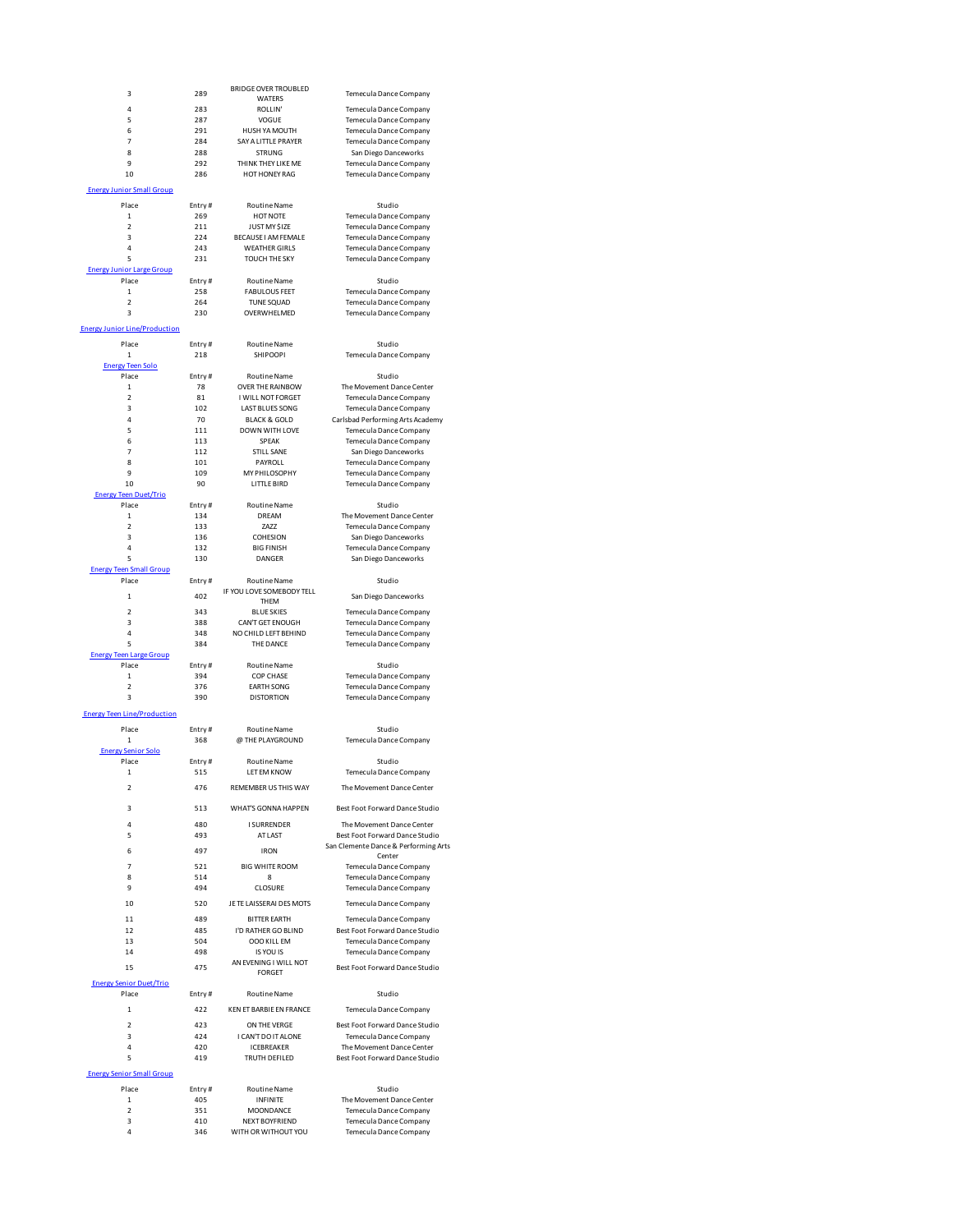| 5                                    | 363           | <b>FALL FOR YOU</b>               | Carlsbad Performing Arts Academy      |                      |
|--------------------------------------|---------------|-----------------------------------|---------------------------------------|----------------------|
| 6                                    | 409           | RIVER                             | Carlsbad Performing Arts Academy      |                      |
| $\overline{7}$                       | 400           | <b>INERTIA</b>                    | Carlsbad Performing Arts Academy      |                      |
| 8                                    | 345           | ANOTHER IN THE FIRE               | Temecula Dance Company                |                      |
| 9                                    | 412           | NOT MY RESPONSIBILITY             | Temecula Dance Company                |                      |
| 10                                   | 406.1         | VENUSIAN                          | Expressions Dance & Movement Center   |                      |
| <b>Energy Senior Large Group</b>     |               |                                   |                                       |                      |
| Place                                | Entry#        | Routine Name                      | Studio                                |                      |
| $\mathbf 1$                          | 340           | CHAP THE RAPPER                   | Temecula Dance Company                |                      |
| $\overline{\mathbf{2}}$              | 357           | MY FAVORITE SON                   | Temecula Dance Company                |                      |
| 3                                    | 408           | <b>GREAT ONE</b>                  | Temecula Dance Company                |                      |
| 4                                    | 407           | 7RING\$                           | Temecula Dance Company                |                      |
| 5                                    | 339           | THE LEAVING SONG                  | Temecula Dance Company                |                      |
|                                      |               |                                   |                                       |                      |
| <b>Energy Senior Line/Production</b> |               |                                   |                                       |                      |
|                                      |               |                                   |                                       |                      |
| Place                                | Entry#        | <b>Routine Name</b>               | Studio                                |                      |
| $\mathbf 1$                          | 382           | M.A.A.D. CITY                     | Temecula Dance Company                |                      |
| <b>Industry Dance Awards Best</b>    |               |                                   |                                       |                      |
| Jazz                                 |               |                                   |                                       |                      |
| Place                                | Entry#        | Routine Name                      | Studio                                |                      |
| $\mathbf 1$                          | 351           | MOONDANCE                         | Temecula Dance Company                |                      |
|                                      |               |                                   |                                       |                      |
| <b>Industry Dance Awards Best</b>    |               |                                   |                                       |                      |
| Lyrical/Modern/Contemporary          |               |                                   |                                       |                      |
| Place                                | Entry#        | Routine Name                      | Studio                                |                      |
| $\mathbf 1$                          | 405           | <b>INFINITE</b>                   | The Movement Dance Center             |                      |
|                                      |               |                                   |                                       |                      |
| <b>Industry Dance Awards Best</b>    |               |                                   |                                       |                      |
| <b>Musical</b>                       |               |                                   |                                       |                      |
| Theater/Novelty/Character            |               |                                   |                                       |                      |
| Place                                | Entry#        | Routine Name                      | Studio                                |                      |
| $\mathbf{1}$                         | 357           | MY FAVORITE SON                   | Temecula Dance Company                |                      |
| <b>Industry Dance Awards Best</b>    |               |                                   |                                       |                      |
| <b>Hip Hop</b>                       |               |                                   |                                       |                      |
| Place                                | Entry#        | <b>Routine Name</b>               | Studio                                |                      |
| $\mathbf 1$                          | 340           | <b>CHAP THE RAPPER</b>            | Temecula Dance Company                |                      |
| <b>Industry Dance Awards Best</b>    |               |                                   |                                       |                      |
| Open/Acro/Ballet                     |               |                                   |                                       |                      |
| Place                                | Entry#        | Routine Name                      | Studio                                |                      |
| $\mathbf 1$                          | 402           | IF YOU LOVE SOMEBODY TELL<br>THEM | San Diego Danceworks                  |                      |
| <b>Industry Dance Awards Best</b>    |               |                                   |                                       |                      |
| <b>Tap</b>                           |               |                                   |                                       |                      |
| Place                                | Entry#        | Routine Name                      | Studio                                |                      |
| $\mathbf 1$                          | 362           | FEMINIST.                         | Temecula Dance Company                |                      |
| <b>People's Choice Award</b>         |               |                                   |                                       |                      |
| Place                                | Entry#        | Routine Name                      | Studio                                |                      |
| $\mathbf{1}$                         | 360           | WHAT WE CARRY                     | Carlsbad Performing Arts Academy      |                      |
| <b>Highest Scoring Solo of</b>       |               |                                   |                                       |                      |
| Competition                          |               |                                   |                                       |                      |
| Place                                | Entry#        | Routine Name                      | Studio                                |                      |
| $\mathbf{1}$                         | 78            | OVER THE RAINBOW                  | The Movement Dance Center             |                      |
| <b>Highest Scoring Group of</b>      |               |                                   |                                       |                      |
| Competition                          |               |                                   |                                       |                      |
| Place                                | Entry#        | CHAP THE RAPPER                   |                                       |                      |
| $\mathbf 1$                          | 340           |                                   | Temecula Dance Company                |                      |
| <b>Energy Elite Experience</b>       |               |                                   |                                       |                      |
| Winners                              |               |                                   |                                       |                      |
|                                      |               |                                   |                                       |                      |
|                                      | Entry#        |                                   | Studio                                |                      |
|                                      |               | Routine Name                      |                                       |                      |
|                                      | 218           | Shipoopi                          | <b>Temecula Dance Company</b>         |                      |
|                                      | 222           | The Symbol                        | San Diego Dance Works                 |                      |
|                                      |               |                                   |                                       |                      |
|                                      | 240.1         | Wonderland                        | Expressions Dance and Movement Center |                      |
|                                      |               |                                   |                                       |                      |
|                                      | 355           | <b>High School Musical</b>        | Expressions Dance and Movement Center |                      |
|                                      | 360           | What We Carry                     | Carlsbad Performing Arts Academy      |                      |
|                                      | 361           | The Artist Formerly Known as      | The Movement Dance Center             |                      |
|                                      |               | Prince                            |                                       |                      |
|                                      | 366           | Knock On Wood                     | The Dance Spot Eastlake               |                      |
|                                      | 382           | M.A.A.D City                      | Temecula Dance Company                |                      |
|                                      |               |                                   |                                       |                      |
| <b>Petite Title</b>                  |               |                                   |                                       |                      |
| Place<br>$\mathbf 1$                 | Entry#<br>156 | Routine Name<br>LITTLE FAWN       | Studio                                | Dancer<br>Sloane Vio |
| <b>Junior Title</b>                  |               |                                   | San Diego Danceworks                  |                      |
| Place                                | Entry#        | Routine Name                      | Studio                                |                      |
|                                      |               | ON THE SUNNY SIDE OF THE          |                                       |                      |
| $\mathbf 1$                          | 9             | <b>STREET</b>                     | Temecula Dance Company                | <b>Riley Good</b>    |
| <b>Teen Title</b>                    |               |                                   |                                       |                      |
| Place                                | Entry#        | <b>Routine Name</b>               | Studio                                |                      |
| 1                                    | 81            | I WILL NOT FORGET                 | Temecula Dance Company                | Hannah Eag           |
| <b>Senior Title</b>                  |               |                                   |                                       |                      |
| Place                                | Entry#        | Routine Name                      | Studio                                |                      |
| 1                                    | 476           | REMEMBER US THIS WAY              | The Movement Dance Center             | Amaris Cont          |

Dancer<br>Sloane Viora

Riley Goodman

Hannah Eagleton

Amaris Contreras

**ADCC STUDIO OF EXCELLENCE** The Movement Dance Center

| <b>Improv Dance Off Winners</b> | Studio               |  |
|---------------------------------|----------------------|--|
| 11 and Under                    |                      |  |
| Abby Oster                      | San Diego Danceworks |  |
| 12 and over                     |                      |  |
| Gabriella Rav                   | Best Foot Forward    |  |
|                                 |                      |  |